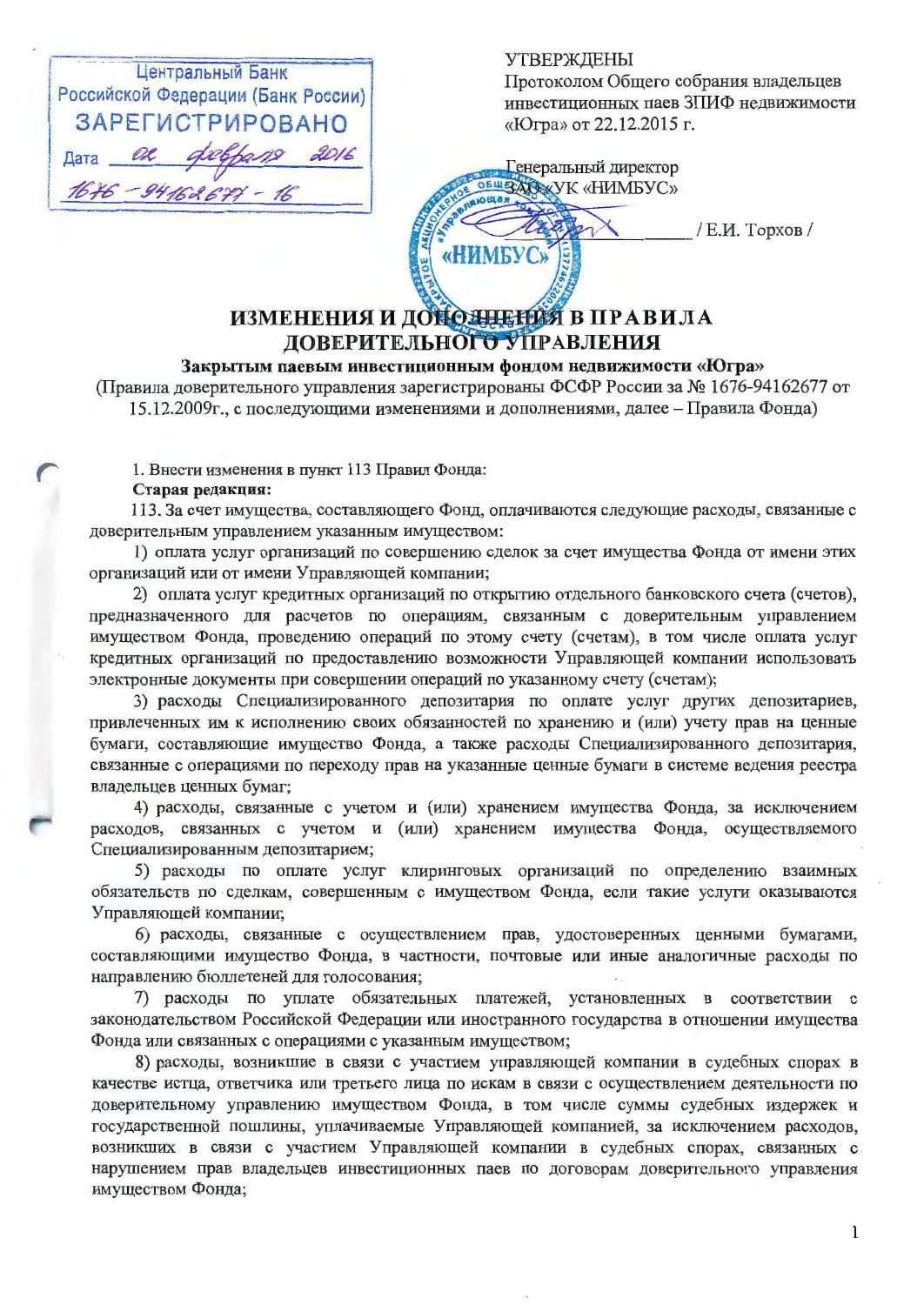9) расходы, связанные с нотариальным свидетельствованием верности копии настоящих Правил, иных документов и подлинности подписи на документах, необходимых для осуществления доверительного управления имуществом Фонда, а также нотариальным удостоверением сделок с имуществом Фонда или сделок по приобретению имущества в состав Фонда, требующих такого удостоверения;

10) расходы, связанные с подготовкой, созывом и проведением общих собраний владельцев инвестиционных паев, в том числе с раскрытием сообщений о созыве общего собрания, направлением сообщений об отказе в созыве общего собрания, направлением (вручением) бюллетеней для голосования и информации (материалов), предоставляемой лицам, включенным в список лиц, имеющих право на участие в общем собрании, а также расходы по аренде помещения для проведения такого собрания;

11) расходы, связанные с передачей прав и обязанностей новой управляющей компании по решению общего собрания владельцев инвестиционных паев;

12) расходы, связанные с осуществлением государственной регистрации прав на недвижимое имущество, иных имущественных прав и сделок с ними;

13) расходы, связанные со страхованием недвижимого имущества Фонда;

расходы, связанные с содержанием (эксплуатацией) и охраной зданий, строений, 14) сооружений и помещений, составляющих имущество Фонда, и поддержанием их в надлежащем состоянии;

15) расходы, связанные с содержанием и охраной зданий, строений, сооружений и помещений за период с момента их передачи по передаточному акту в состав имущества Фонда и момента государственной регистрации права долевой собственности владельцев ДО инвестиционных паев;

16) расходы, связанные с благоустройством земельного участка, составляющего имущество Фонда;

17) расходы, связанные с улучшением объектов недвижимого имущества, составляющих имущество Фонда, за исключением реконструкции объектов недвижимого имущества;

18) расходы, связанные с обследованием технического состояния объектов недвижимого имущества, составляющего Фонд;

19) расходы, связанные с рекламой подлежащих продаже или сдаче в аренду объектов недвижимости (имущественных прав), составляющих Фонд.

Расходы, связанные с созывом и проведением общего собрания владельцев инвестиционных паев Специализированным депозитарием или владельцами инвестиционных паев, которые имеют право на созыв общего собрания, возмещаются за счет имущества, составляющего Фонд.

Управляющая компания не вправе возмещать из имущества, составляющего Фонд, расходы, понесенные ею за свой счет, за исключением возмещения сумм налогов, объектом которых является имущество, составляющее Фонд, и обязательных платежей, связанных с доверительным управлением имуществом Фонда, а также расходов, возмещение которых предусмотрено Федеральным законом «Об инвестиционных фондах».

Максимальный размер расходов, подлежащих оплате за счет имущества, составляющего Фонд, за исключением налогов и иных обязательных платежей, связанных с доверительным управлением Фондом, составляет 10 (Десять) процентов (с учетом налога на добавленную стоимость) среднегодовой стоимости чистых активов Фонда, определяемой в порядке, установленном нормативными актами в сфере финансовых рынков.

#### Новая редакция:

113. За счет имущества, составляющего Фонд, оплачиваются следующие расходы, связанные с доверительным управлением указанным имуществом:

1) оплата услуг организаций, индивидуальных предпринимателей по совершению сделок за счет имущества Фонда от имени этих организаций, индивидуальных предпринимателей или от имени Управляющей компании;

2) оплата услуг кредитных организаций по открытию отдельного банковского счета (счетов), предназначенного (предназначенных) для расчетов по операциям, связанным с доверительным управлением имуществом Фонда, проведению операций по этому счету (счетам), в том числе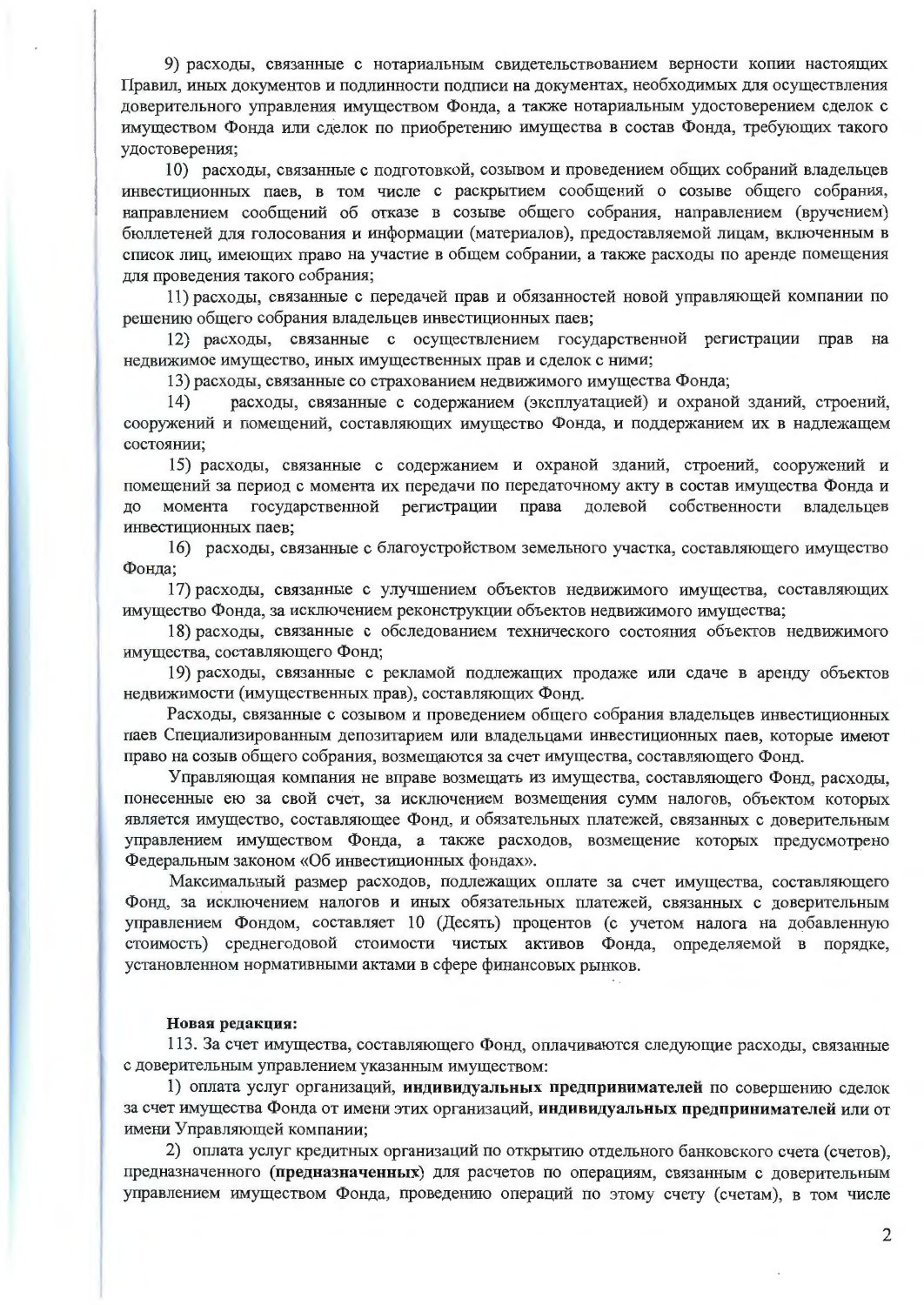оплата услуг кредитных организаций по предоставлению возможности Управляющей компании использовать электронные документы при совершении операций по указанному счету (счетам);

3) расходы Специализированного депозитария по оплате услуг других депозитариев, привлеченных им к исполнению своих обязанностей по хранению и (или) учету прав на ценные бумаги, составляющие имущество Фонда, а также расходы Специализированного депозитария, связанные с операциями по переходу прав на указанные ценные бумаги в системе ведения реестра владельцев ценных бумаг;

4) расходы, связанные с учетом и (или) хранением имущества Фонда, за исключением расходов, связанных с учетом и (или) хранением имущества Фонда, осуществляемых Специализированным депозитарием;

5) расходы по оплате услуг клиринговых организаций по определению взаимных обязательств по сделкам, совершенным с имуществом Фонда, если такие услуги оказываются Управляющей компании;

6) расходы, связанные с осуществлением прав, удостоверенных ценными бумагами, составляющими имущество Фонда, в частности, почтовые или иные аналогичные расходы по направлению бюллетеней для голосования;

7) расходы по уплате обязательных платежей, установленных в соответствии с законодательством Российской Федерации или иностранного государства в отношении имущества Фонда или связанных с операциями с указанным имуществом;

8) расходы, возникшие в связи с участием управляющей компании в судебных спорах в качестве истца, ответчика, заявителя или третьего лица по искам и заявлениям в связи с осуществлением деятельности по доверительному управлению имуществом Фонда, в том числе суммы судебных издержек и государственной пошлины, уплачиваемые Управляющей компанией, за исключением расходов, возникших в связи с участием Управляющей компании в судебных спорах, связанных с нарушением прав владельцев инвестиционных паев по договорам доверительного управления имуществом Фонда;

9) расходы, связанные с нотариальным свидетельствованием верности копии настоящих Правил, иных документов и подлинности подписи на документах, необходимых для осуществления доверительного управления имуществом Фонда, а также нотариальным удостоверением сделок с имуществом Фонда или сделок по приобретению имущества в состав имущества Фонда, требующих такого удостоверения;

10) расходы, связанные с подготовкой, созывом и проведением общих собраний владельцев инвестиционных паев, в том числе с раскрытием сообщений о созыве общего собрания, направлением сообщений об отказе в созыве общего собрания, направлением (вручением) бюллетеней для голосования и информации (материалов), предоставляемой (предоставляемых) лицам, включенным в список лиц, имеющих право на участие в общем собрании, а также расходы по аренде помещения для проведения такого собрания;

11) расходы, связанные с передачей прав и обязанностей новой управляющей компании по решению общего собрания владельцев инвестиционных паев;

12) расходы, связанные с осуществлением государственной регистрации прав на недвижимое имущество, иных имущественных прав и сделок с ними;

13) расходы, связанные со страхованием недвижимого имущества Фонда;

14) расходы, связанные с содержанием (эксплуатацией) и охраной земельных участков, зданий, строений, сооружений и помещений, составляющих имущество Фонда (права аренды которых составляют имущество Фонда), и поддержанием их в надлежащем состоянии;

15) расходы, связанные с содержанием и охраной зданий, строений, сооружений и помещений и земельных участков за период с момента их передачи по передаточному акту в состав имущества Фонда и до момента государственной регистрации права долевой собственности владельцев инвестиционных паев:

16) расходы, связанные с благоустройством земельного участка, составляющего имущество Фонда (право аренды которого составляет имущество Фонда);

17) расходы, связанные с улучшением объектов недвижимого имущества, составляющих имущество Фонда, за исключением реконструкции объектов недвижимого имущества;

18) расходы, связанные с обследованием технического состояния объектов недвижимого имущества, составляющего имущество Фонда;

3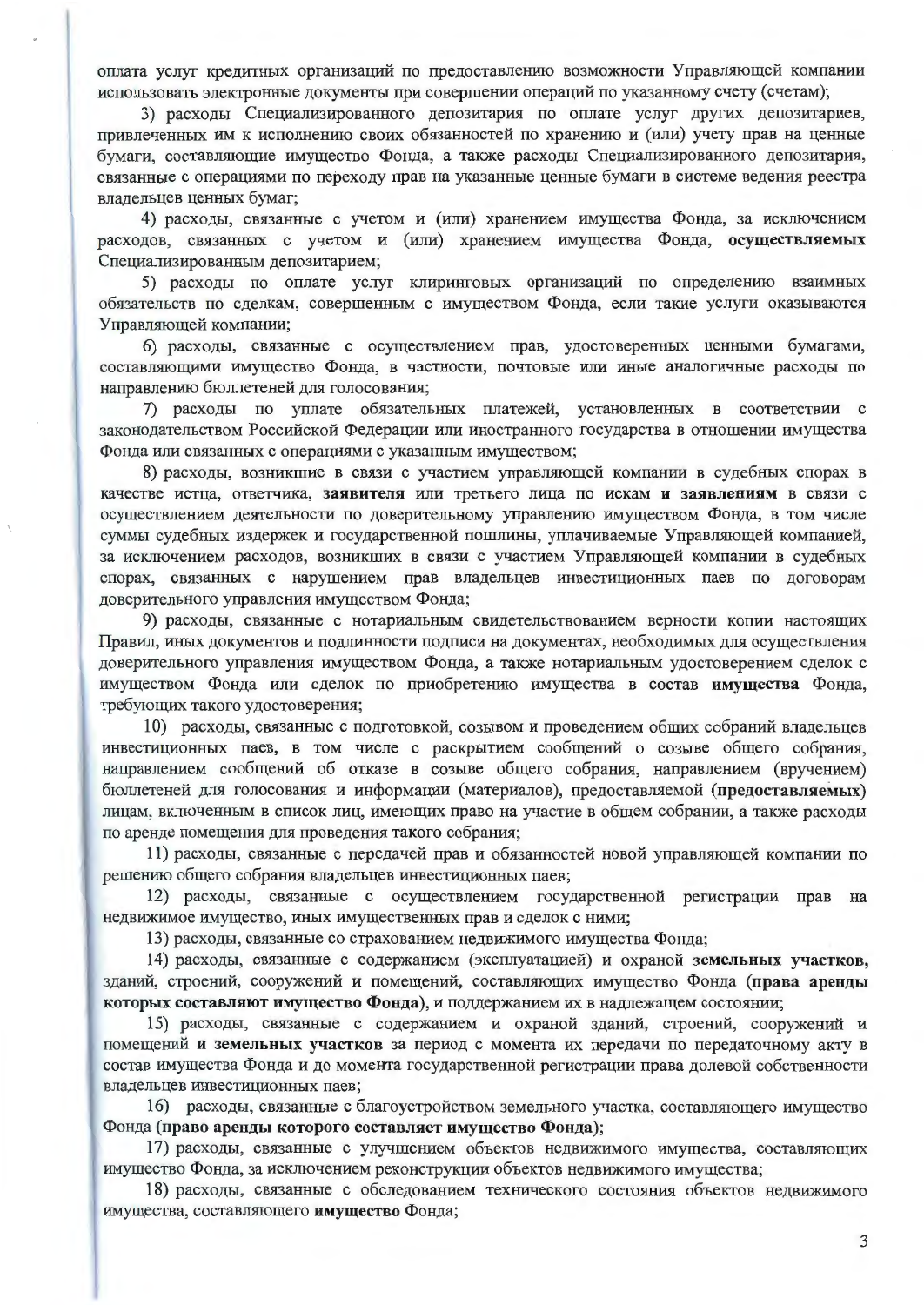19) расходы, связанные с осуществлением кадастрового учета недвижимого имущества, составляющего имущество Фонда, с содержанием земельных участков, на которых расположены здания и сооружения, входящие в состав имущества Фонда;

20) расходы, связанные с рекламой подлежащих продаже или сдаче в аренду объектов недвижимости (имущественных прав), составляющих имущество Фонда;

21) иные расходы, не указанные в настоящих Правилах, при условии, что такие расходы допустимы в соответствии с Федеральным законом от 29.11.2001 г. № 156-ФЗ «Об инвестиционных фондах» и совокупный предельный размер таких расходов составляет не более 0,1 (Ноль целых и одна десятая) процента (включая НДС) среднегодовой стоимости чистых активов Фонда.

Расходы, связанные с созывом и проведением общего собрания владельцев инвестиционных паев Специализированным депозитарием или владельцами инвестиционных паев, которые имеют право на созыв общего собрания, возмещаются за счет имущества, составляющего Фонд.

Управляющая компания не вправе возмещать из имущества, составляющего Фонд, расходы, понесенные ею за свой счет, за исключением возмещения сумм налогов, объектом которых является имущество, составляющее Фонд, и обязательных платежей, связанных с доверительным управлением имуществом Фонда, а также расходов, возмещение которых предусмотрено Федеральным законом «Об инвестиционных фондах».

Максимальный размер расходов, подлежащих оплате за счет имущества, составляющего Фонд, за исключением налогов и иных обязательных платежей, связанных с доверительным управлением Фондом, составляет 10 (Десять) процентов (с учетом налога на добавленную стоимость) среднегодовой стоимости чистых активов Фонда, определяемой в порядке, установленном нормативными актами в сфере финансовых рынков.

### Генеральный директор ЗАО «УК «НИМБУС»



Е.И. Торхов